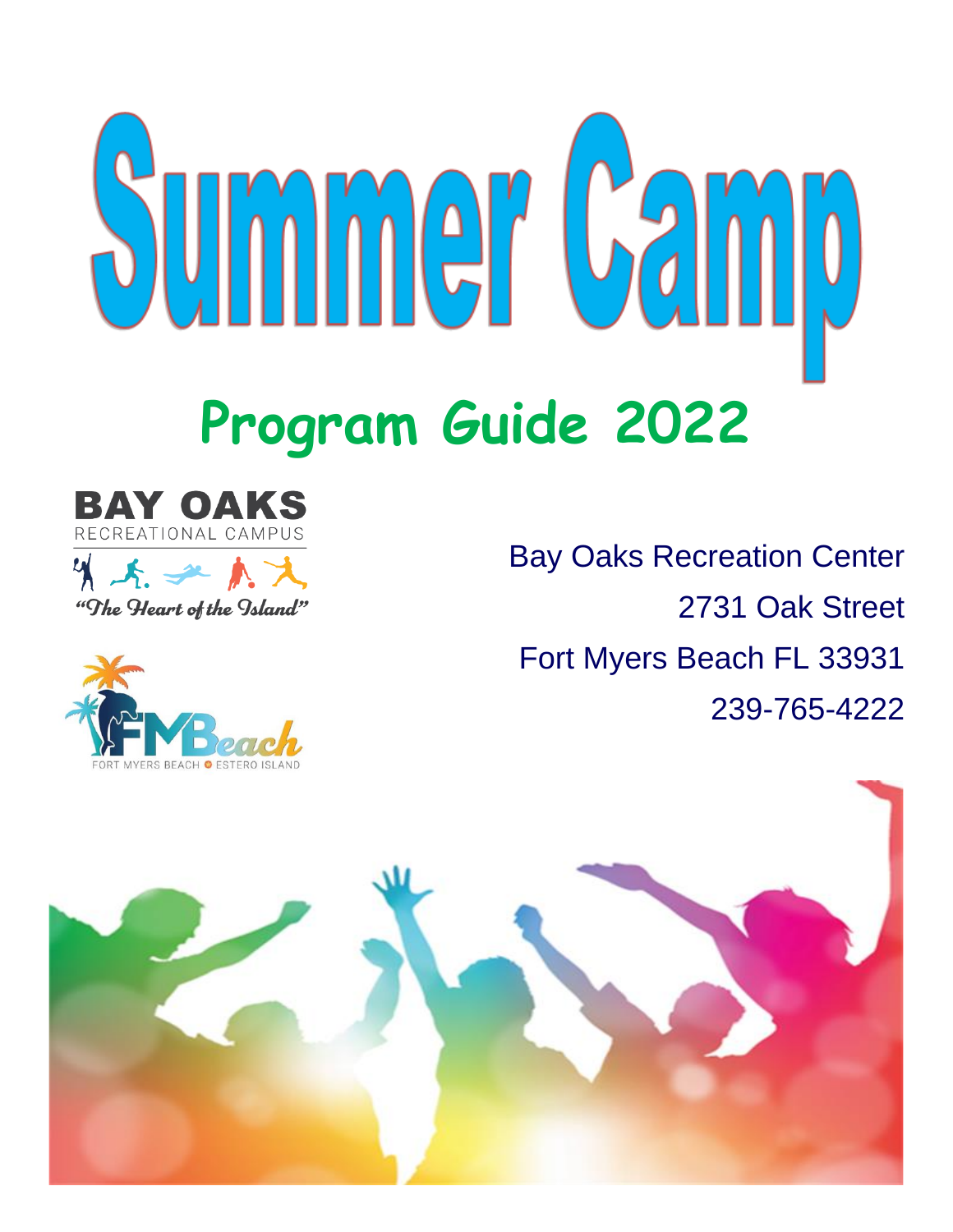#### **Welcome to Bay Oaks Summer Camp!**

The Town of Fort Myers Beach Parks and Recreation Department would like to welcome you to our Summer Camp Program! We look forward to having a fun and enriching summer full of engaging activities for your children! We are very excited to meet new faces and welcome back our returning participants! If you have any questions about his years camp feel free to contact the Youth and Teens Program Coordinator.

# **— BAY OAKS MISSION STATEMENT—**

To create, provide, and sustain quality recreational and community experiences for all residents and visitors of The Town of Fort Myers Beach.

# **— BAY OAKS VISION STATEMENT—**

To provide exceptional programs, events and recreational opportunities that attract and delight all residents and visitors.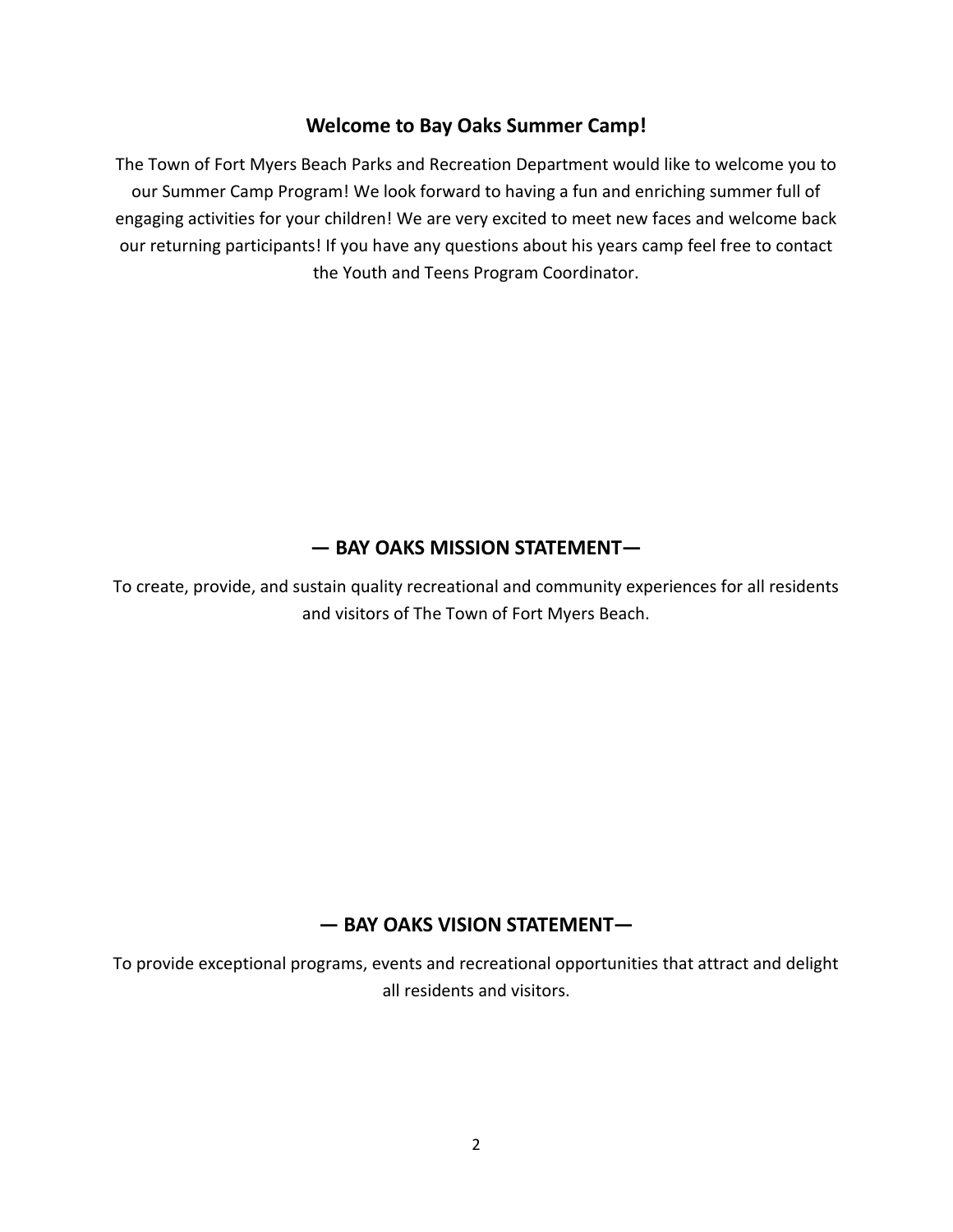# **Age Parameters**

The Town of Fort Myers Beach Parks and Recreation Department operates the camp for children ages 5-12 years old. Children must be 5 by the first day of camp. Children who are 12 when they register but will turn 13 by the end of camp are approved to participate. Camp will be divided into 2 age groups, K—2nd grade and 3rd grade—5th grade.

# **Camp Setting:**

The setting for our camp will be at Bay Oaks Recreation Center, the Fort Myers Beach Pool, and the surrounding park facilities. This includes both indoor and outdoor activities, which will expand through sports, swimming, enrichment activities, and hands-on crafts. Trips may be taken off campus and will be communicated with parents beforehand.

# **Camp Hours**

Camp will run Monday through Friday from 8:00am-5:00pm.

**Please do not drop off your child before 8:00am** as we do not open before 8:00am. The checkin period lasts from 8:00AM-9:00AM.

There is not before or after care offered.

# **Check in:**

Parents will drop their kids off at the front desk of the facility. Parents must sign their child into the camp on the sign in sheet and record the time they arrive.

# **Check Out:**

For pick up, a guardian or authorized person on the authorized pick-up form can park behind Bay Oaks and walk into the facility. **Staff will confirm that a government issued photo ID matches the name listed on the child's registration form and will walk the child out to the vehicle and a signature will be required to complete the checkout process.** 

Bay Oaks **will not** release a child to any persons who are not listed on the authorized pick up for any reason or any circumstance or any persons without a photo ID.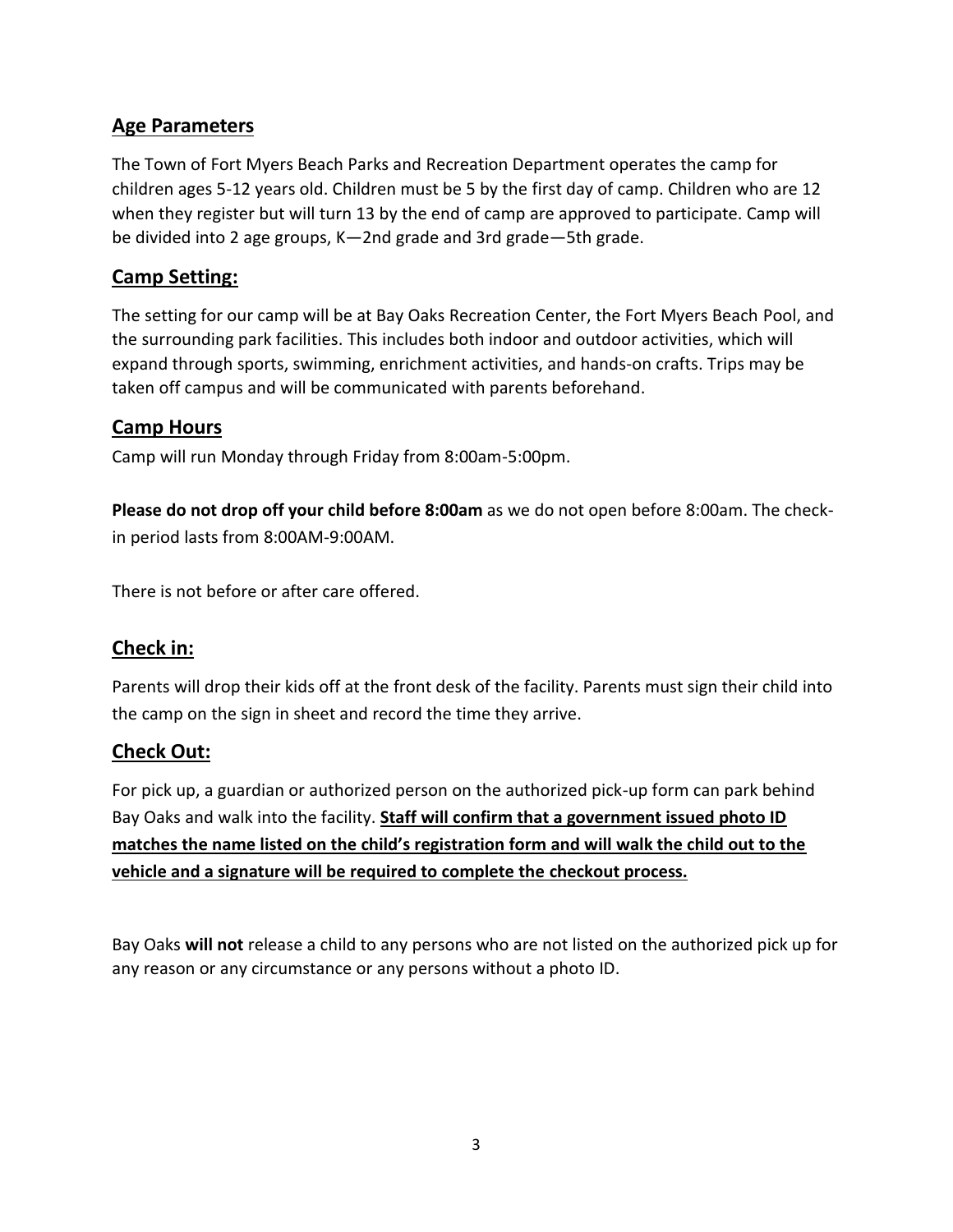# **Late Pick-Up Policy**

If, at the program's close at 5:00PM, participants remain on-site, staff will attempt to contact the parent/guardian to pick up the child.

The parent/guardian will be charged a late pick-up fee.

If the parent/guardian refuses to pay, that child will not be allowed to continue to participate in camp until the fee has been paid.

If a parent/guardian knows they will be late, they should contact Fort Myers Beach Parks and Recreation Department at (239) 765-4222, as soon as possible to notify staff (the late fee will not be waived).

If a participant has not been picked up by 5:00PM, the parent/guardian has not contacted the camp, and no other authorized person could be contacted to pick up the child up, staff will contact the Lee County Sheriff's Office to come pick up the child and document the incident. At no time will an employee of the Town of Fort Myers Beach Parks and Recreation Department transport a child home.

# **After 3 Late Pick-Ups the Parks & Recreation Staff will determine if your child should be removed from the program.**

#### **Late Pick-Up Fees**

After 5:00PM, there will be a \$5.00 fee per 15 minutes. This fee is due immediately, at the time of pick up.

#### **Lunch and Snack**

**Each child is required to bring their own packed lunch from home**. Staff will not be able to refrigerate or heat any lunches for participants. Bay Oaks will provide a small snack for summer camp participants in the afternoon. Please send a water bottle with your child daily. If you cannot provide a lunch or water bottle for your child, please speak to the camp coordinator.

# **First Aid**

Many children have unknown allergies and/or reactions to certain types of first aid supplies. Please note on camp forms any known allergies that your child has. Children may carry medicine, inhalers, Epi-pens, or any other form of medications in their backpacks but are solely responsible for administrating and keeping track of their own belongings. All staff members are lifeguard, first aid, and CPR certified. A parent will be called if any further direction is needed. If the child's injury requires medical attention, staff will take proper measures and notify the proper parents/guardians and Fort Myers Beach Rescue.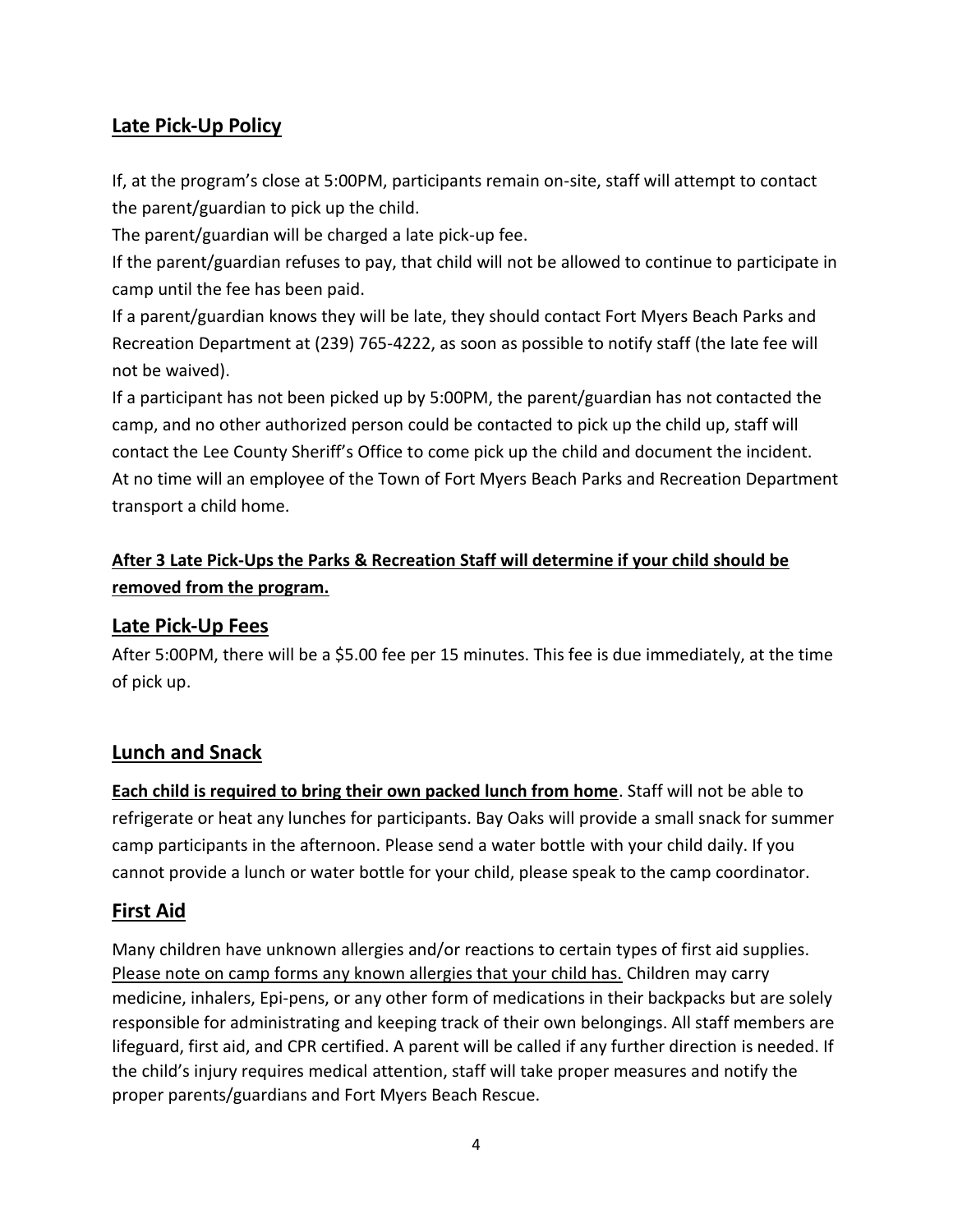# **Sunscreen & Refillable Water Bottles**

Sunscreen and water are essential while attending Summer Camp. Please purchase a bottle of sunscreen and a refillable water bottle to leave in your child's backpack all summer. We will spend a majority of our time outside or swimming at the pool and it is vital to prevent burning and for all children to stay healthy and hydrated. If your child needs assistance with sunscreen, we ask that you purchase a bottle of **SPRAY** sunscreen. We ask that campers apply sunscreen each morning before camp, and we will have campers reapply before the pool or beach each day. This will be essential to prevent burning throughout the summer.

# **Dress Code**

All participants must have closed toe shoes while attending camp. Children will not be permitted to participate in active activities without proper footwear. Your child is enrolled in camp to have fun, learn, and play in a safe and structured environment- do not send him/her in clothes that cannot get dirty.

**On pool/beach days please send your child with a towel, bathing suit, sunscreen and change of clothes.**

#### **Personal Belongings**

Please label any items that your child brings to camp. The Town will not be held responsible for lost or stolen items. In a growing age of technology, we will be encouraging our camp participants to get active and spend time outdoors this summer away from TV and Computers. If you require your child to carry a cell phone, we ask that it remain in the child's backpack. If you need to speak with your child for any reason, please contact Jimmy Demilia at 239-292- 0140 or the front desk at 239-765-4222 and a staff member will get your child.

#### **Payment Procedure**

Summer Camp consists of seven (8) weekly sessions. Payment of \$75/Estero Island Residents, or \$100/non-Estero Island Residents, per week, must be paid prior to the camper participating in Summer Camp.

Payment must be made in full prior to the beginning of camp. Payment may be made in the form of cash, credit card, or check made payable to Bay Oaks Recreation Center.

# **Scholarships**

Partial or full scholarships may be available for qualified campers. Please contact Jimmy Demilia at 239-292-0140 or 239-765-0202 ext. 1806 about the current availability for scholarships.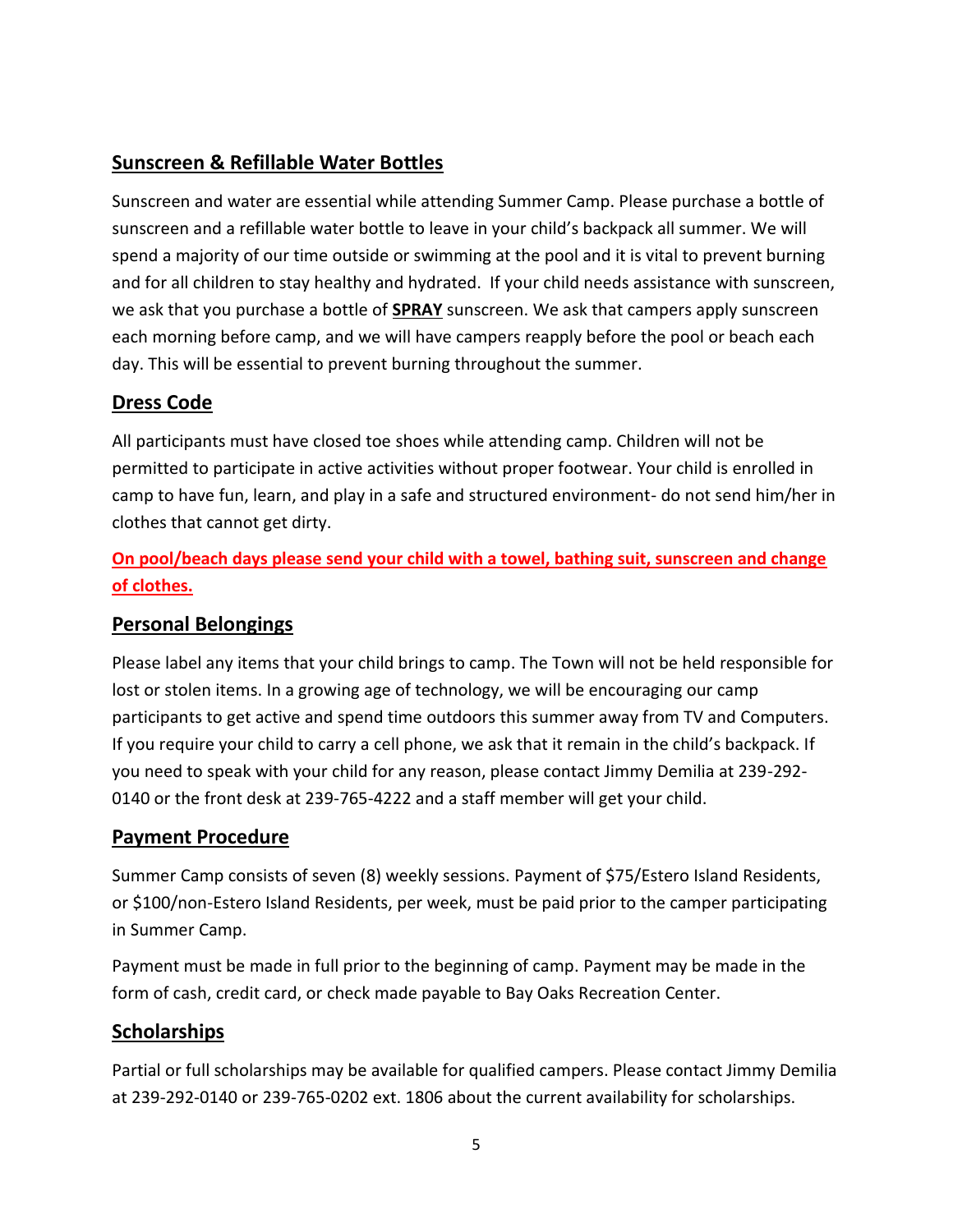# **Camper Conduct**

Bay Oaks Recreational Campus strives to provide an atmosphere that focuses on consistency, communication and the safety/ well-being of every participant and staff member in the program. To do this, that means an equal amount of respect will always be given to each participant by staff and that respect should be returned to the staff. Appropriate behavior is the joint responsibility of the child, parent, and staff. Please review these rules with your child prior the first day of Summer Camp:

1. **Participants are expected to listen to and respect camp counselors, staff, and participating campers.** Effective communication between everyone is essential—if there is a problem, voice your concern so we can solve it. Staff can work as mediators to help participants vocalize their issues with other participants in a polite and effective way. Please encourage your child to speak to a staff member if they are having an issue.

2. **Bay Oaks will not tolerate any type of exclusion or bullying of any participants.** Our staff encourages the participants to reach out and make new friends each year. Participants in our program often form a strong bond with each other and create long lasting memories for years to come! Campers will treat others as they wish to be treated- with kindness and courtesy. Any teasing, bullying, picking on, or serious malicious physical harm caused to another participant may result is expulsion from the program

3. **All children will be required to clean up after themselves.** We will participate in a lot of messy crafts and activities and part of participating in those crafts is assisting with set up and clean up. We will encourage all participants to clean up all of their own toys and crafts with the assistance of staff.

4. **HAVE FUN WHILE LEARNING!** Participants are enrolled in Club Rec to learn and have fun while getting a lot of exercise. Don't be afraid to try new games and keep a positive attitude at all times! If you see a friend who is struggling, offer words of encouragement and help them! We will be playing endless amounts of different games. It is very important to practice good sportsmanship at all times and to give an activity your best effort before saying "I can't" or "I don't want to".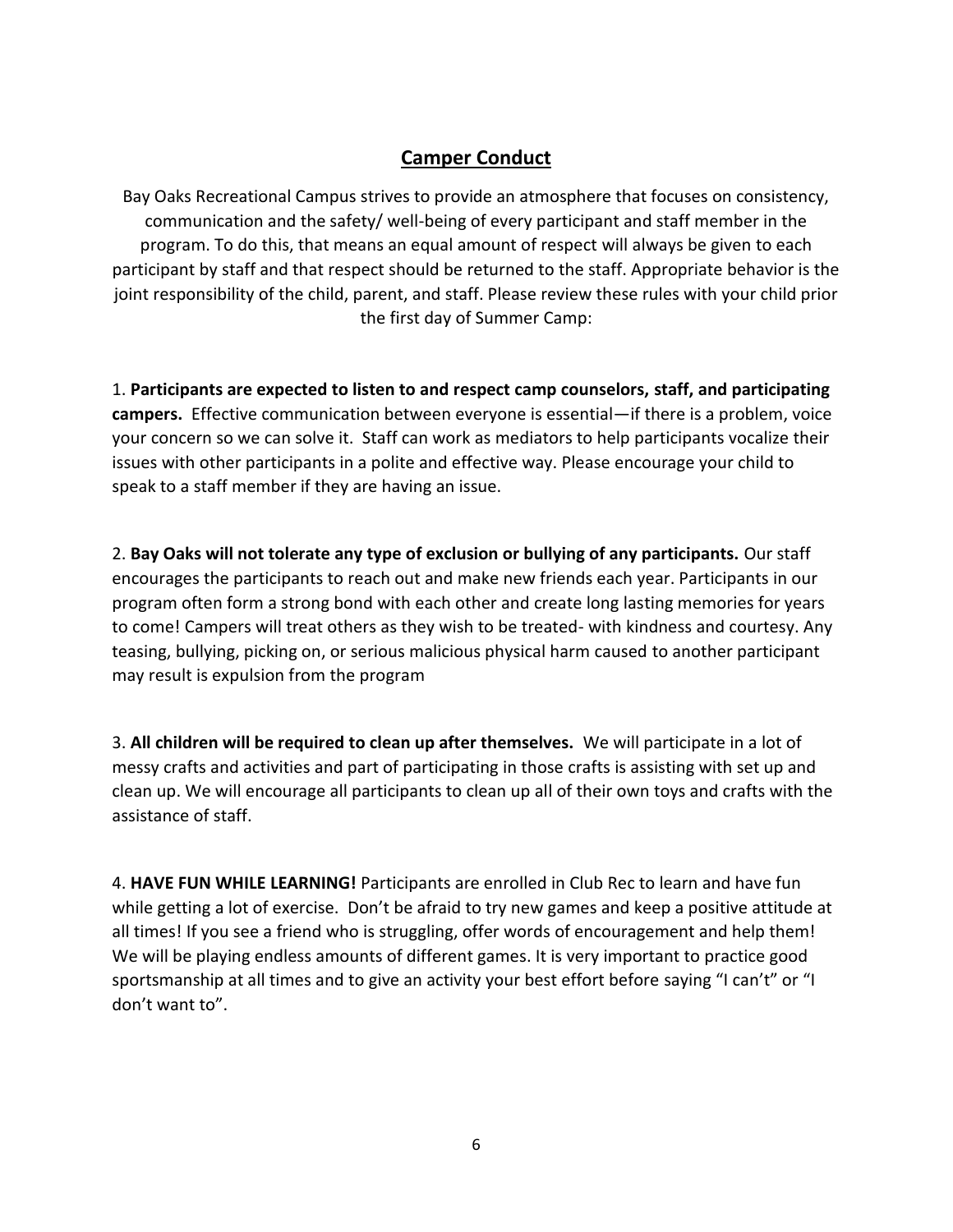# **Discipline**

Offenses will be kept track of through an incident report. Incident reports will be printed, and a parent/guardian signature will be required for each offense. If a parent or guardian refuses to sign the write up, the participant will not be allowed to return to the program until proper documentation has been completed.

#### 1. **Disciplinary Action:**

a. First warning is given along with an explanation as to why the behavior is inappropriate. If the behavior continues, it will be followed by the following disciplinary action:

i. If it occurs again, the participant will sit out of an activity for a period of time (i.e. Time Out).

ii. If it occurs again, they will sit out of a whole activity. The parents will be notified during afternoon pick-up of the inappropriate behavior.

#### **OR**

iii. The camp leader has the right to arrange with the parent for the child to leave the camp for the rest of the day.

iv. If it continues, a phone call will be made to the parents to discuss the behavior and their attendance may be suspended for a whole day.

v. If the participant's behavior shows no improvement, ultimately, he/she may be asked to withdraw from the camp.

#### **REFUNDS, full or partial, will NOT be made due to disciplinary suspensions or expulsions.**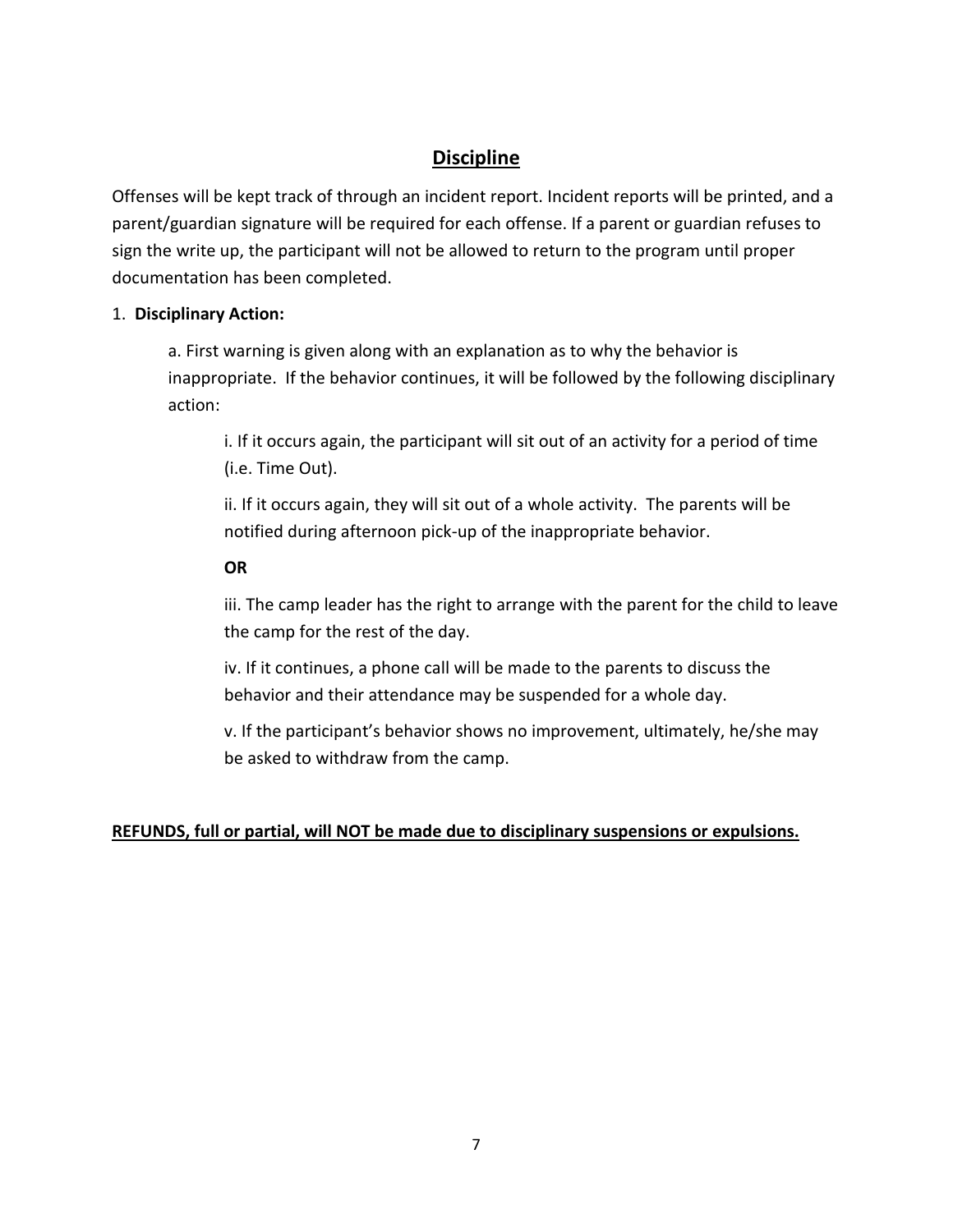#### **—RESIDENCY—**

For residency purposes, if documenting an Estero Island address on a Youth Registration form, the following supplementary documentation will be required to show proof of residency to qualify resident pricing and resident priority registration. The following documentation must confirm the Estero Island address listed on the registration form. Please note you must live within the taxing district of the Town of Fort Myers Beach.

- · FPL or Utility Bill, OR
- · 2021 Tax Bill, OR
- · Mortgage / Rental Agreement greater than 6 months, AND
- · a Driver's License to confirm Identity.

**With this documentation, Summer Camp will be \$75/week PER child.** 

**For any address that falls outside of the Estero Island jurisdiction will be \$100/week per child.**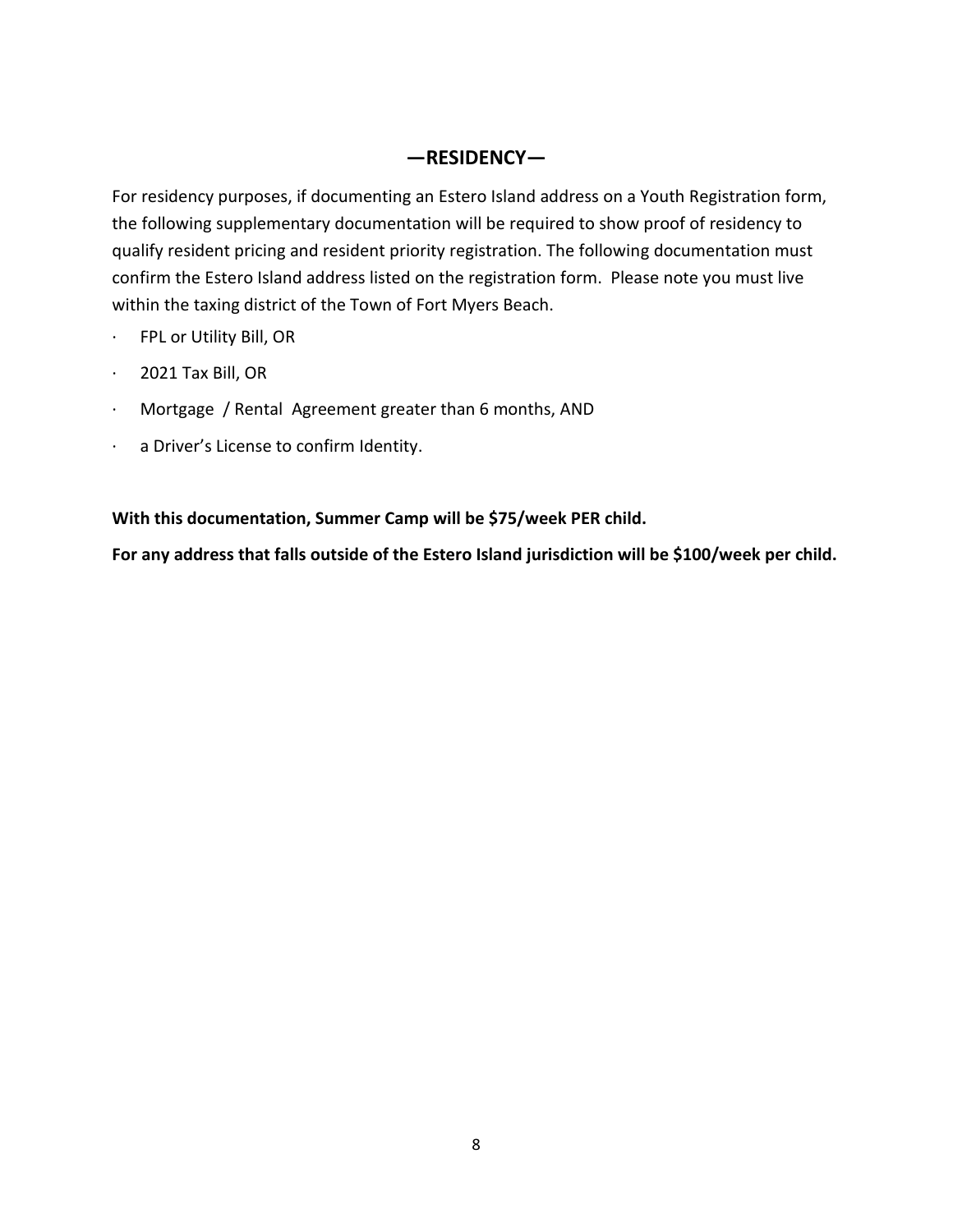# **Youth Application for Enrollment**

| <b>Student Information</b>                                         |  |
|--------------------------------------------------------------------|--|
|                                                                    |  |
|                                                                    |  |
|                                                                    |  |
|                                                                    |  |
| Parent's Email Address: 2008. 2009. [2010] Parent's Email Address: |  |

#### **Please check which weeks your child will be attending summer camp**

| Week 1           | Week 2           | Week 3        | Week 4           | Week 5           | Week 6           | Week 7           | Week 8           | Week 9           |
|------------------|------------------|---------------|------------------|------------------|------------------|------------------|------------------|------------------|
| $6/6 - 6/10$     | $6/13 - 6/17$    | $6/20 - 6/24$ | $6/27 - 7/1$     | $7/5 - 7/8$      | $7/11 - 7/15$    | $7/18 - 7/22$    | $7/25 - 7/29$    | $8/1 - 8/5$      |
|                  |                  |               |                  |                  |                  |                  |                  |                  |
| Invoice#         | Invoice#         | Invoice#      | Invoice#         | Invoice#         | Invoice#         | Invoice#         | Invoice#         | Invoice#         |
|                  |                  |               |                  |                  |                  |                  |                  |                  |
| <b>Staff Int</b> | <b>Staff Int</b> | Staff Int     | <b>Staff Int</b> | <b>Staff Int</b> | <b>Staff Int</b> | <b>Staff Int</b> | <b>Staff Int</b> | <b>Staff Int</b> |

**\*\*\*\*\*\*\*\*\*\*\*\*\*\*\*\*\*\*\*\*\*\*\*\*\*\*\*\*\*\*\*\*\*\*\*\*\*\*\*\*\*\*\*\*\*\*\*\*\*\*\*\*\*\*\*\*\*\*\*\*\*\*\*\*\*\*\*\*\*\*\*\*\*\*\*\*\***

#### **Family Information**

| Child Lives With: ______________________________                                                                                                                          |                                                                                                                |
|---------------------------------------------------------------------------------------------------------------------------------------------------------------------------|----------------------------------------------------------------------------------------------------------------|
|                                                                                                                                                                           |                                                                                                                |
|                                                                                                                                                                           |                                                                                                                |
|                                                                                                                                                                           |                                                                                                                |
|                                                                                                                                                                           |                                                                                                                |
|                                                                                                                                                                           | Cell Number: _______________ Work Phone: _______________ Cell Number: ____________ Work Phone: ______________  |
|                                                                                                                                                                           |                                                                                                                |
|                                                                                                                                                                           |                                                                                                                |
|                                                                                                                                                                           |                                                                                                                |
| <b>Medical Information</b>                                                                                                                                                |                                                                                                                |
| care if warranted. I give my consent to transport by ambulance if the situation warrants. Staff will attempt to<br>contact parent/guardian in the event of any emergency. | I hereby grant permission for the staff to contact the following medical personnel to obtain emergency medical |
|                                                                                                                                                                           |                                                                                                                |
|                                                                                                                                                                           |                                                                                                                |
| Please list all allergies, special medical or dietary concerns, if they can swim or other areas of concern:                                                               |                                                                                                                |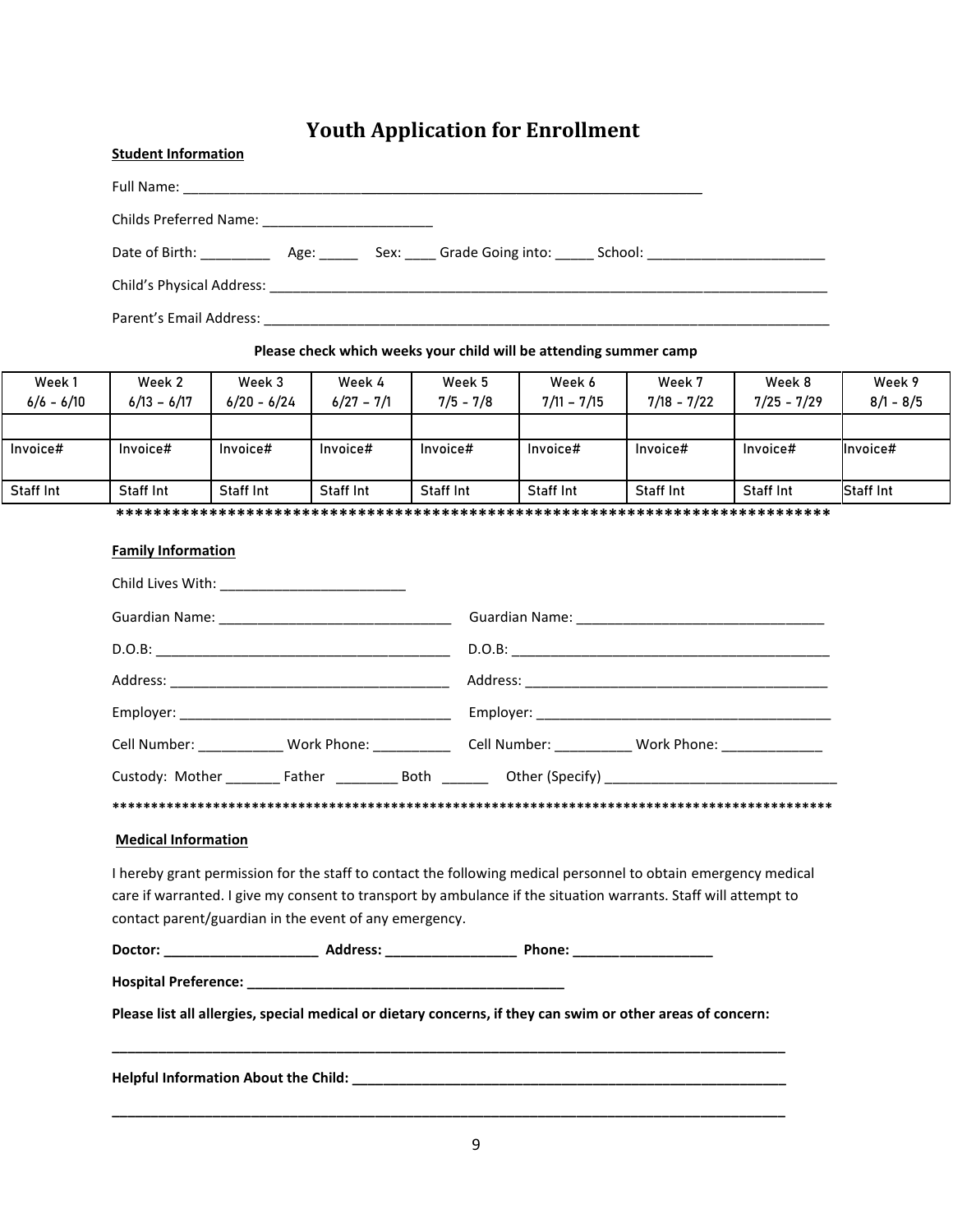#### **Town of Fort Myers Beach**

#### **Pick Up Authorization and Emergency Contacts:**

Child will be released to the custodial parent or legal guardian and the persons listed below with a government issued photo ID. These people are people you trust and the people who will be contacted and are authorized to remove your child from the facility in case of illness, accident, or emergency. Please make sure to add yourself as an emergency contact. We will begin at #1 and go in order down the list when making calls. Any additions to the list must be made in person by a Parent/legal guardian and CANNOT be made by phone.

| Name | Cell #           | Work # | Home | Relationship |
|------|------------------|--------|------|--------------|
|      | 2.               |        |      |              |
| Name | Cell #           | Work # | Home | Relationship |
|      |                  |        |      |              |
| Name | Cell #           | Work # | Home | Relationship |
|      | $\overline{a}$ . |        |      |              |
| Name | Cell #           | Work # | Home | Relationship |
|      |                  |        |      |              |
| Name | Cell #           | Work # | Home | Relationship |
|      | 6.               |        |      |              |
| Name | Cell #           | Work # | Home | Relationship |
|      | 7.               |        |      |              |
| Name | Cell #           | Work # | Home | Relationship |
| 8.   |                  |        |      |              |
| Name | Cell #           | Work # | Home | Relationship |

#### **Bay Oaks will NOT release any participant to ANY persons not listed on an authorized pick-up under any circumstances.**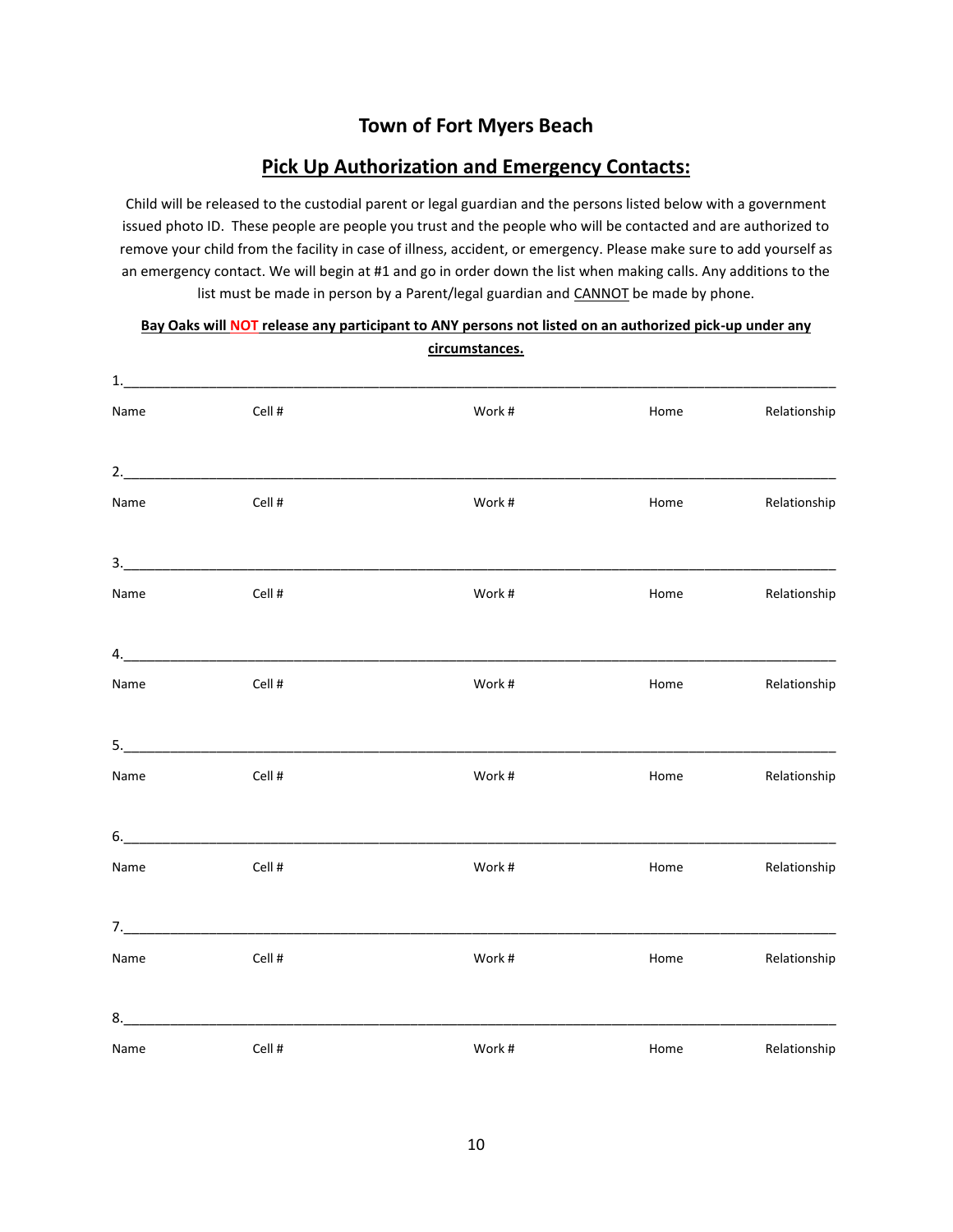# **Daily Drop Off/Pick Up**

#### **A. CHECK IN**

Parents will walk their child into Bay Oaks, check in at the front desk, and sign them in to the program.

#### **B. PICK UP**

1. All camp participants must be signed out by a parent or guardian who has been listed in the authorized pick-up list and approved to pick up the child.

2. Picture identification of the parent/guardian must be shown to camp staff in order to pick up a child. Until staff and parents are familiar with each other they will be asked to show identification.

3. Anytime an unfamiliar person attempts to pick up a camper they will be asked to show identification. Staff will also check the Authorized pick-up list to see if they are eligible to pick the camper up. Parent or guardian may be called for verification on the pickup.

4. If a parent or guardian refuses to sign out a child from the program, or refuses to show ID, staff can refuse to release the child into their custody. If a parent/guardian or other adult attempts to the remove a child without showing identification or signing out, staff will treat the incident as an attempted abduction from the camp. The Sheriff's department will be called, and staff will attempt to record license plate and description of the car the participant left in.

**I have read and agree to abide by the above policies regarding the pick-up of my child from the Bay Oaks Recreation Center summer camp. I understand that I am responsible for following the rules and procedures set forth and will be held accountable for violations of above said rules.**

| Parent/Guardian Signature: |  | Date: |
|----------------------------|--|-------|
|----------------------------|--|-------|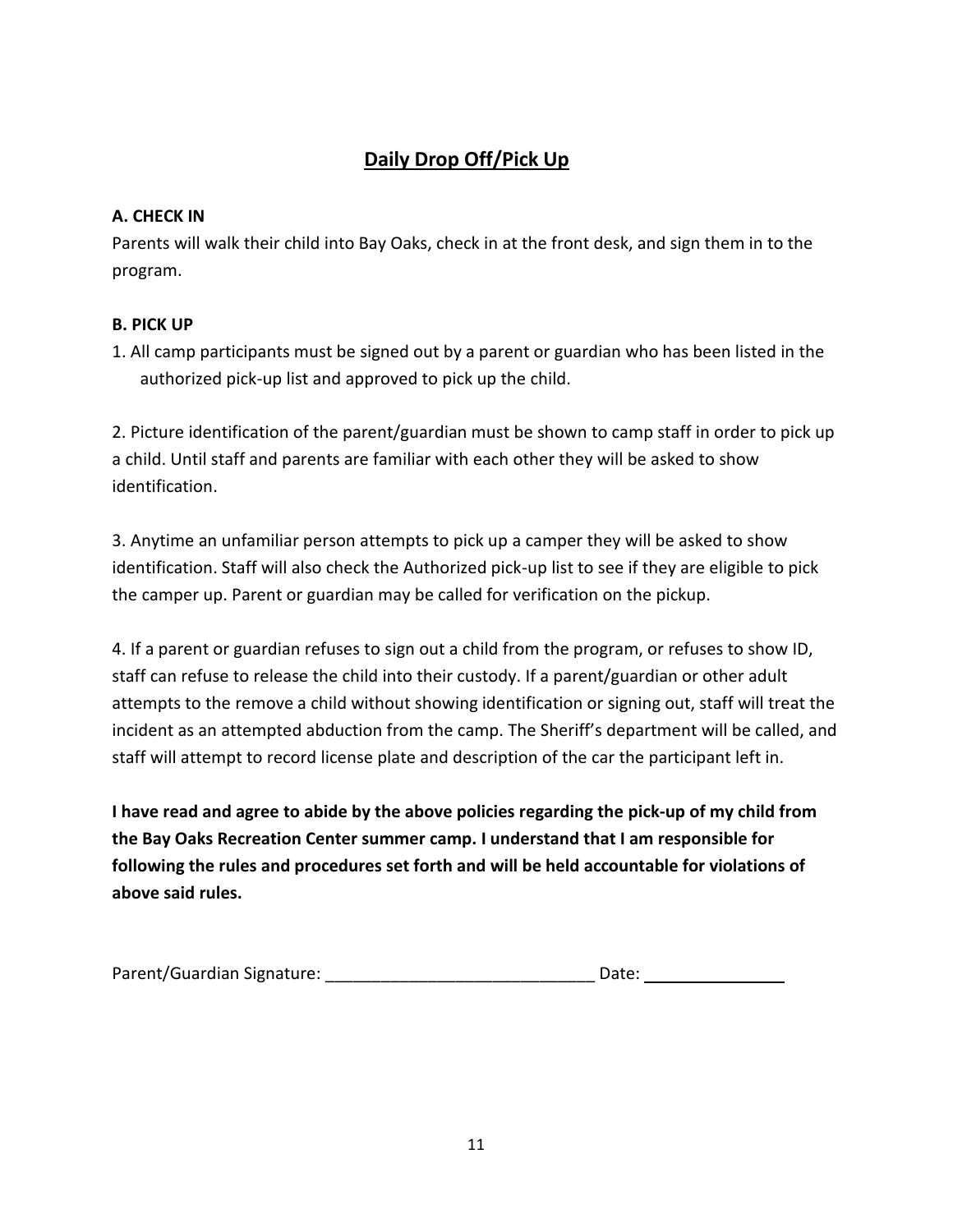# Cancellation Refund Policy

**Please know that the camp you have enrolled your child in has the following cancellation policy:**

**NO REFUNDS** will be issued if your camp session has already begun.

Parent/Guardian Name: \_\_\_\_\_\_\_\_\_\_\_\_\_\_\_\_\_\_\_\_\_\_\_\_\_\_\_\_\_\_

Parent/Guardian Signature: \_\_\_\_\_\_\_\_\_\_\_\_\_\_\_\_\_\_\_\_\_\_\_\_\_\_\_

Date: \_\_\_\_\_\_\_\_\_\_\_\_\_\_\_\_\_\_\_\_\_\_